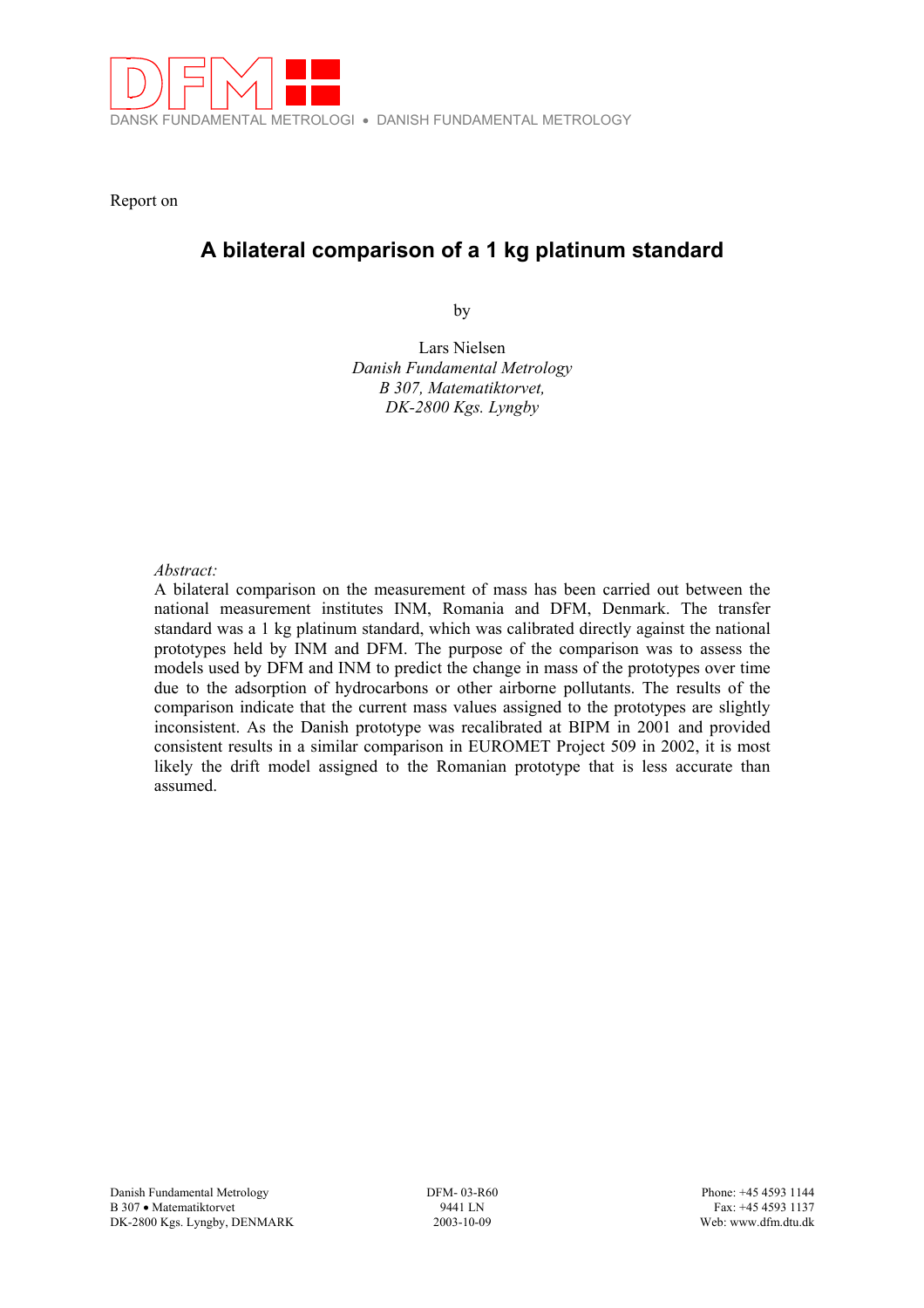# **1 Introduction**

This report describes a bilateral comparison of a 1 kg platinum weight between the National Institute of Metrology (INM), Romania and the Danish Institute of Fundamental Metrology (DFM). The comparison was carried out under a contract (Ref.: RO0006.02.05) with Deutsche Gesellschaft für Zerstörungsfreie Prüfung (DGZfP) and was financed by the European Community.

INM and DFM are both participating in the key comparison EUROMET.M.M-K4 (EUROMET Project 510) in which two 1kg standards of stainless are calibrated. The preliminary analysis of this comparison indicates that the results of DFM are consistent with the key comparison reference values whereas the results of INM deviates significantly from the key comparison reference value compared to the uncertainty claimed in the Romanian CMC table recently submitted to EUROMET. DFM

Romania holds the national prototype no. 2, which was last calibrated at BIPM during the Third Periodic Verification of National Prototypes of the Kilogram (1988-1992). The prototype has not been calibrated at BIPM since then, but the laboratory has applied a drift model that takes into account the possible change in mass value since the verification.

DFM holds prototype no 48, which was last calibrated at BIPM in July 2001. The value assigned to no. 48 based on a drift model was verified to be consistent to reference values assigned to two prototypes compared in EUROMET Project 509 taking into account the estimated uncertainty (*k*=1) of 0.005 mg on the results reported by DFM.

The purpose of the bilateral comparison between DFM and INM is to test the consistency of the drift models applied by DFM and INM for the change in mass values of the national prototypes.

# **2 Transfer standard**

The transfer standard selected as the measurement object, identified as DFM 251, is an old platinum 1 kg weight named "Schumacher" after the Danish astronomer, who bought it in 1835 as a copy of the French Archive Kilogram. The weight DFM 251 has been compared to the Danish prototype since 1907 and seems to be reasonably stable although the surface finish is rather poor compared to that of the prototypes.

The quantity to be measured in the comparison is the mass value *m* of the DFM 251 weight (not the conventional value). The volume of the weight DFM 251 is  $V = 47.188$  0 cm<sup>3</sup> (at 20 °C) with standard uncertainty  $u(V) = 0.005$  0 cm<sup>3</sup>. The volume temperature expansion coefficient is  $\alpha = 27 \cdot 10^{-6}$  K<sup>-1</sup>.

# **3 Participants**

The participants of the bilateral comparison were INM, Romania and DFM, Denmark. DFM was the pilot laboratory for the comparison. The addresses of the participants are given in Annex 1.

# **4 Circulation scheme and time schedule**

The weight DFM 251 was calibrated first at DFM, then at INM and finally at DFM again. The weight was transported by airplane (in the cabin) forth and back between DFM and INM. During transport the weight was kept in its original wooden case inside a waterproof box. The agreed time schedule of the comparison is given in Annex 1.

## **5 Measurement protocol**

The agreed measurement protocol is given in Annex 1.

## **6 Results**

The values of the mass *m* (expressed in terms of the correction ∆*m* = *m* – 1 kg) of the weight DFM 251 measured in the comparison are shown in Table 1, column 4 "Results". The table includes two mass values measured in the spring 2002, when the DFM 251 weight was used as a check standard in the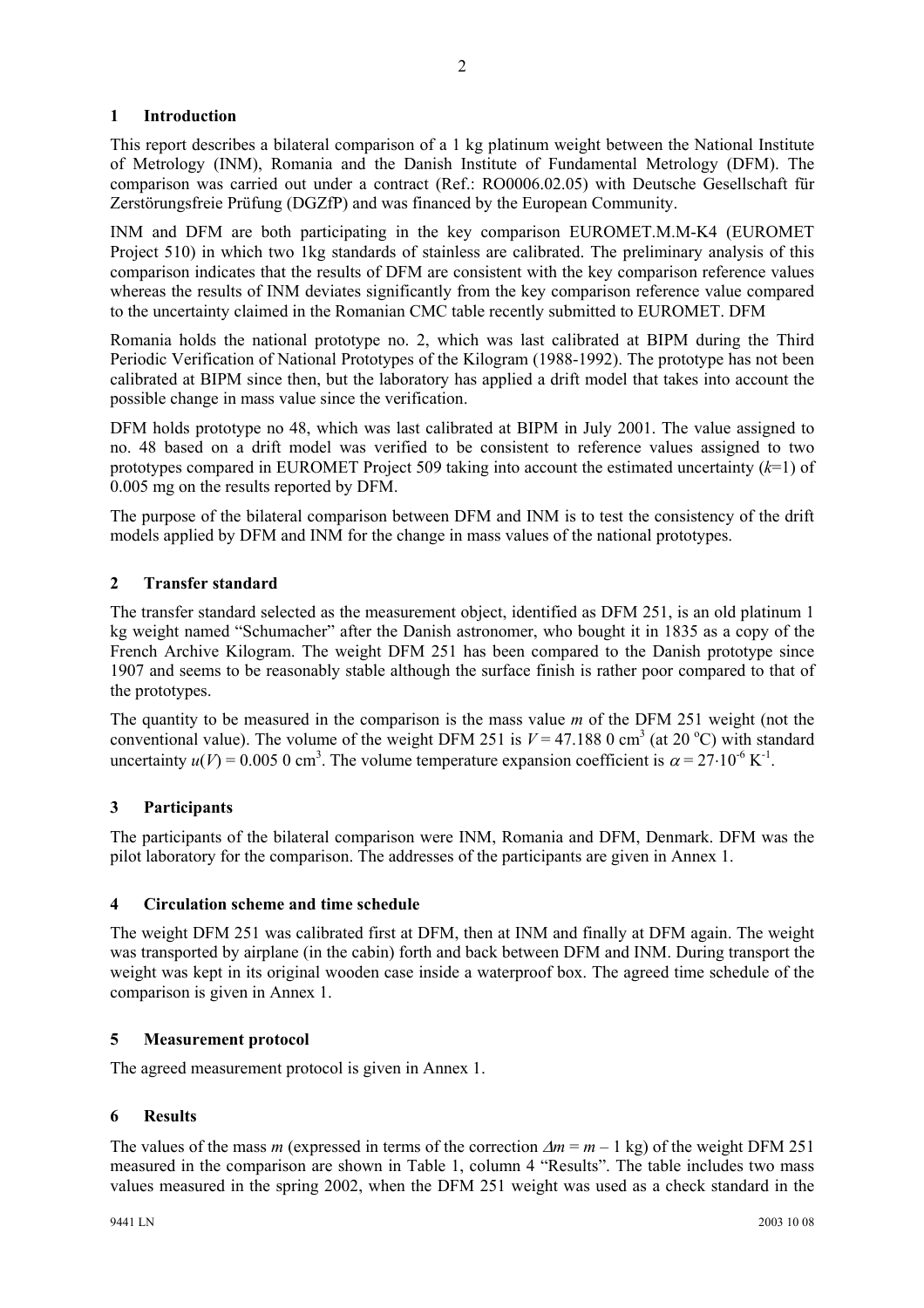| Meas. No. | Lab ID   | Date             | Result    |                  | Reference value |                     | Norm.dev. | Included? |
|-----------|----------|------------------|-----------|------------------|-----------------|---------------------|-----------|-----------|
|           |          | $t$ /day         | Am/mg     | $u(\sqrt{m})/mg$ | $Am_r/mg$       | $u(\sin \theta)$ mg | а         | (v/n)     |
|           | DFM-DK   | $2002 - 05 - 24$ | $-2.8643$ | 0.0082           | $-2.8784$       | 0.0091              | 1.7       | v         |
|           | DFM-DK   | $2002 - 06 - 15$ | $-2.8647$ | 0.0080           | $-2.8784$       | 0.0091              | 1.7       | v         |
|           | DFM-DK   | $2003 - 08 - 20$ | $-2.8794$ | 0.0081           | $-2.8784$       | 0.0091              | $-0.1$    | v         |
| 4         | $INM-RO$ | $2003 - 09 - 15$ | $-2.905$  | 0.013            | $-2.8784$       | 0.0091              | $-2.0$    | V         |
|           | DFM-DK   | $2003 - 10 - 08$ | $-2.8800$ | 0.0080           | $-2.8784$       | 0.0091              | $-0.2$    |           |

comparison between the Danish prototype and two Pt/Ir mass standards circulated in the EUROMET project 509.

**Table 1.** Results of the comparison. ∆*m* is the mass correction of the weight DFM 251 measured by the specified participant at the specified date, ∆*m*r is the corresponding reference value, and *d* is the normalised deviation defined as the difference  $D = \Delta m - \Delta m_r$  divided by the standard uncertainty of that difference. The last column indicates if a result is included in the calculation of the reference value or not ( $v=ves$ ,  $n=no$ ).



Figure 1. The results provided by the participants. The errors bars indicate the stated standard uncertainties  $(k = 1)$  associated with the results. The lines represent the reference values calculated from the results marked "Included" together with the associated standard uncertainty.

The following general model for the change in the actual correction ∆*m* of the DFM 251 weight during the comparison has been used[1]:

$$
\Delta m = a_1 + a_2 t + \delta m \,,\tag{1}
$$

where *t* is the time of measurement,  $a_1$  and  $a_2$  are constants, and  $\delta m$  is a time dependent random variable with expectation 0 and variance  $\sigma^2$ , which describes random changes in the mass of DFM 251 over time. The constant  $a_2$  describing a deterministic drift in time is assumed to be negligible. Based on this model, the reference values ∆*m*r have been calculated by the method of least squares taking into account the claimed uncertainties and covariances of the measurement results[2]. The calculated reference values are given in Table 1 and plotted in Figure 1 as a solid line.

As the four results provided by DFM are directly traceable to the Danish prototype No. 48, there is a significant covariance between the results; this covariance is equal to  $u^2(m_{48}) = (0.0055 \text{ mg})^2$ , where  $u(m_{48})$  is the standard uncertainty associated with the mass value  $m_{48}$  assigned to the prototype, cf. section 7.1.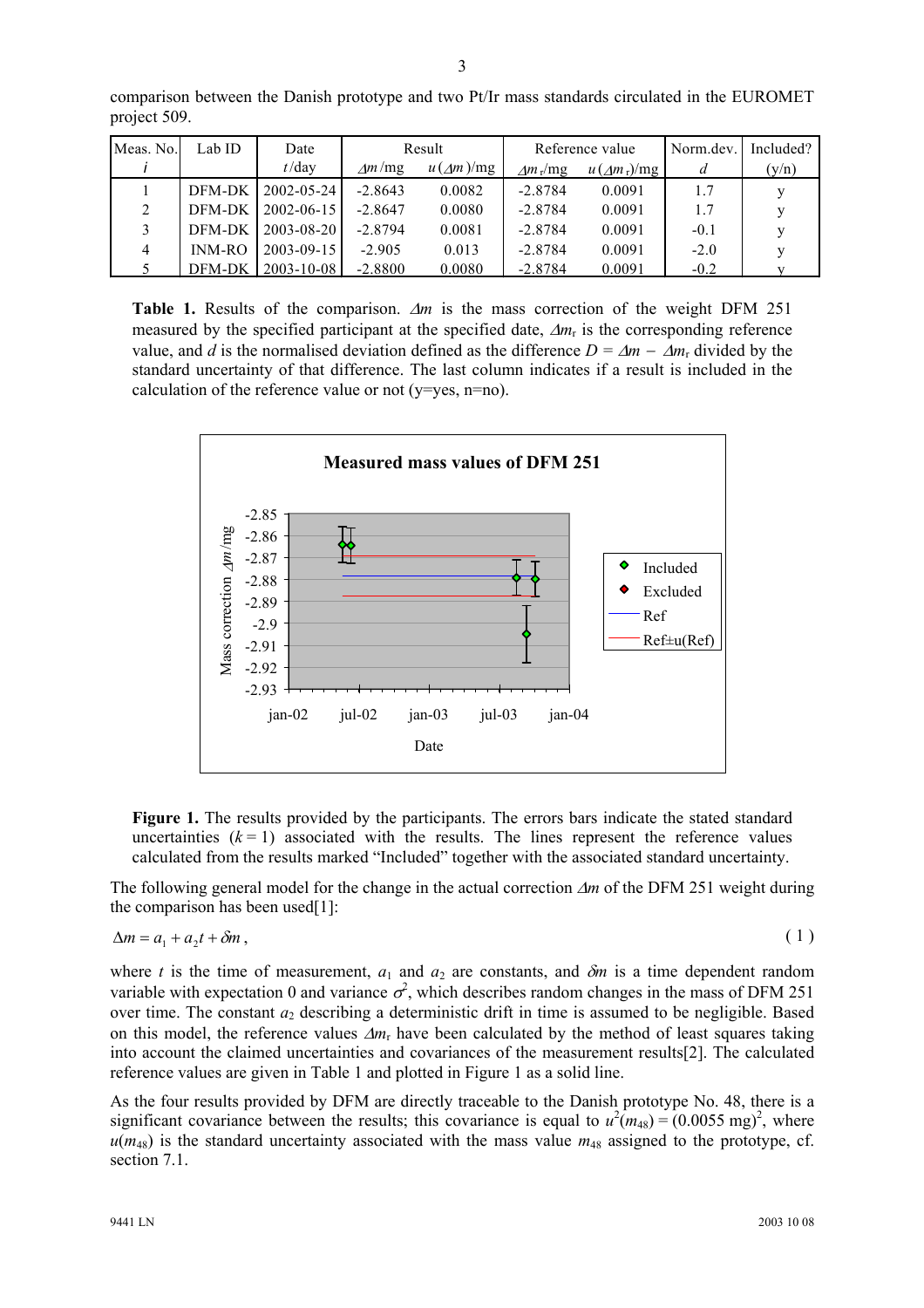In order to improve the consistency of the highly correlated results of DFM, a standard deviation  $\sigma$  = 0.0065 mg of the random changes  $\delta$ *m* has been introduced. This uncertainty component is included in the uncertainty of the reported reference values.

In order to test the overall consistency of the results, the observed chi-square value  $\chi^2$  of the least square analysis,

$$
\chi^2_{\rm Obs} = 7.1
$$

is compared to the expectation value

$$
v=4.
$$

As the probability *p*,

$$
p = P(\chi^2(\nu) > \chi^2_{\rm obs}) = 12.9\%,
$$

is larger than 5%, the overall consistency of the results can not be rejected at a 5% level of significance.

In order to identify potentially discrepant results[3], the normalised deviations are calculated:

$$
d = \frac{\Delta m - \Delta m_r}{u(\Delta m - \Delta m_r)}\,. \tag{2}
$$

A result is classified as discrepant at a 5% level of significance, if |*d*| > 2. The values of *d* shown in Table 1 and Figure 2 indicates that result no 4 is marginally discrepant.

The degree of equivalence between the results and corresponding reference values are shown in Figure 3. Also this figure indicates that result no. 4 is marginally discrepant.



**Figure 2** The normalised deviations *d* of the results. Results with  $|d| > 2$  are classified as discrepant results.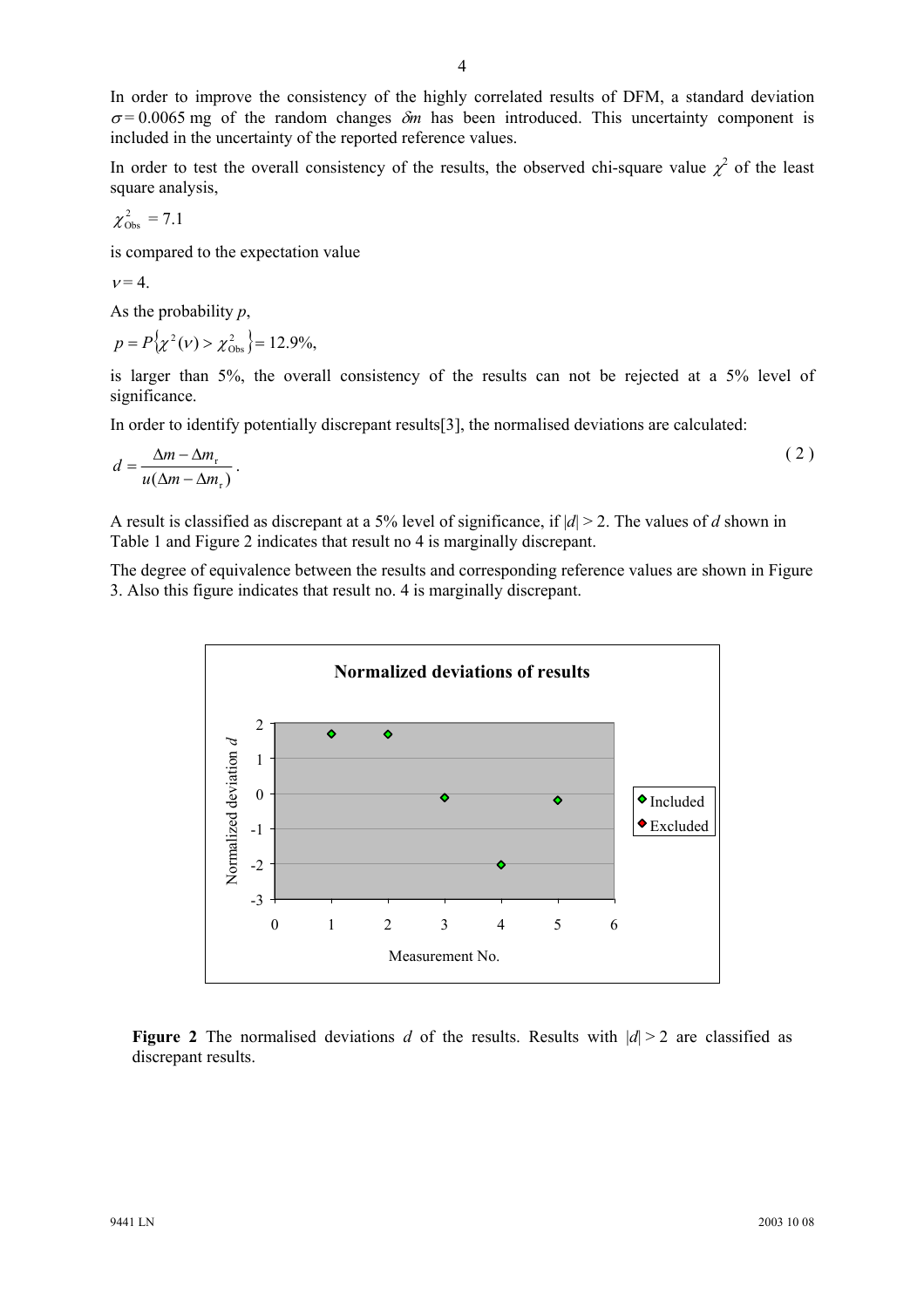

**Figure 3.** The degree of equivalence expressed as the deviation  $D = \Delta m - \Delta m_r$  and the expanded uncertainty  $(k = 2)$  of that deviation.

#### **7 Assignment of mass values to prototypes**

The dominant source of uncertainty in the measurements performed in the comparison is the limited knowledge about the current value of the national prototype used as reference standard. It is therefore essential to assess how the current values and the associated uncertainties of the prototypes have been assigned from the calibration history available.

#### **7.1 Danish prototype (No. 48)**

The mass  $m_{48} = 1 \text{ kg} + \Delta m$  of prototype no 48 of the kilogram is changing as a function of time *t*. The change in mass can be split up into two terms: 1) Change in mass of the prototype in its cleaned state, and 2) change in mass due to adsorption of "dirt" (hydrocarbons from the air) since last cleaning. Whereas the first change is assumed to be linear in time  $t$ , the second change is assumed to be proportional to  $\sqrt{t - t_0}$ , where  $t_0$  is the time of last cleaning:

$$
\Delta m = \Delta m_0 + \gamma_1 (t - t_0) + \gamma_2 H(t - t_0) \sqrt{t - t_0}
$$
\n
$$
\tag{3}
$$

where  $H(x)$  is the Heaviside step function. The constants  $\Delta m_0$ ,  $\gamma_1$  and  $\gamma_2$  and the associated covariance matrix are determined by fitting the model ( 3 ) to the set of calibration points (*t*, ∆*m*) obtained from the BIPM. The fitting is performed by the method of least squares taking into account the uncertainties of the calibrations performed by BIPM. The mass predicted by equation ( 3 ) and the associated standard uncertainty is shown in Figure 4 as a function of time. The preliminary results of EUROMET 509 indicate that the drift model ( 3 ) was valid up to June 2002.

The value assigned to the Danish prototype by DFM in this comparison is:

 $m_{48} = 1 \text{ kg} + 0.1291 \text{ mg}, \quad u(m_{48}) = 0.0055 \text{ mg}$  (2003-08-15)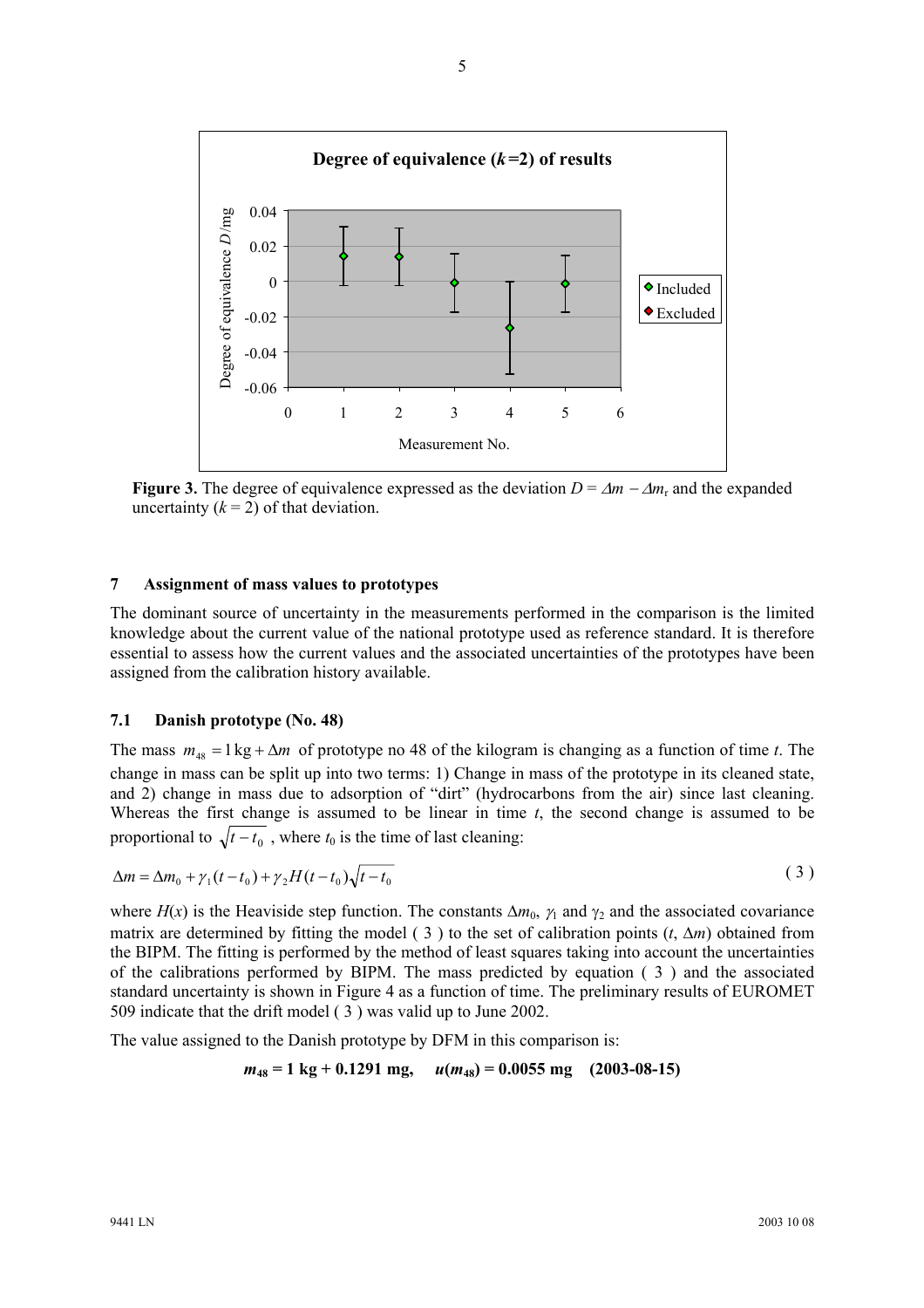

**Figure 4**. The predicted mass values of prototype no. 48 as a function of time. The error bars of the calibration points indicate the standard uncertainties  $(k = 1)$  associated with the points. Up to 1992, the calibration points refer to the mass after cleaning, whereas the last calibration point refers to the mass with no cleaning since 1992. After 1992, the curve "fit" describes the predicted value of the prototype since the last cleaning. The curves "fit±u(fit)" indicates the standard uncertainty of the prediction.

## **7.2 Romanian prototype (No. 2)**

The calibration history of the Romanian prototype No. 2 is shown in Figure 5. In the time interval from the calibration of the cleaned weight in 1976 to the calibration of the not-cleaned weight in 1991, the change in the mass of the prototype was  $-1.71 \mu$ g/year. INM has assumed the same annual change in mass since the cleaning in 1992 with a standard uncertainty of 11 µg. The value assigned to the Romanian prototype by INM in this comparison is therefore:

 $m_2 = 1 \text{ kg} - 1.146 \text{ mg}, \quad u(m_2) = 0.011 \text{ mg}$  (2003)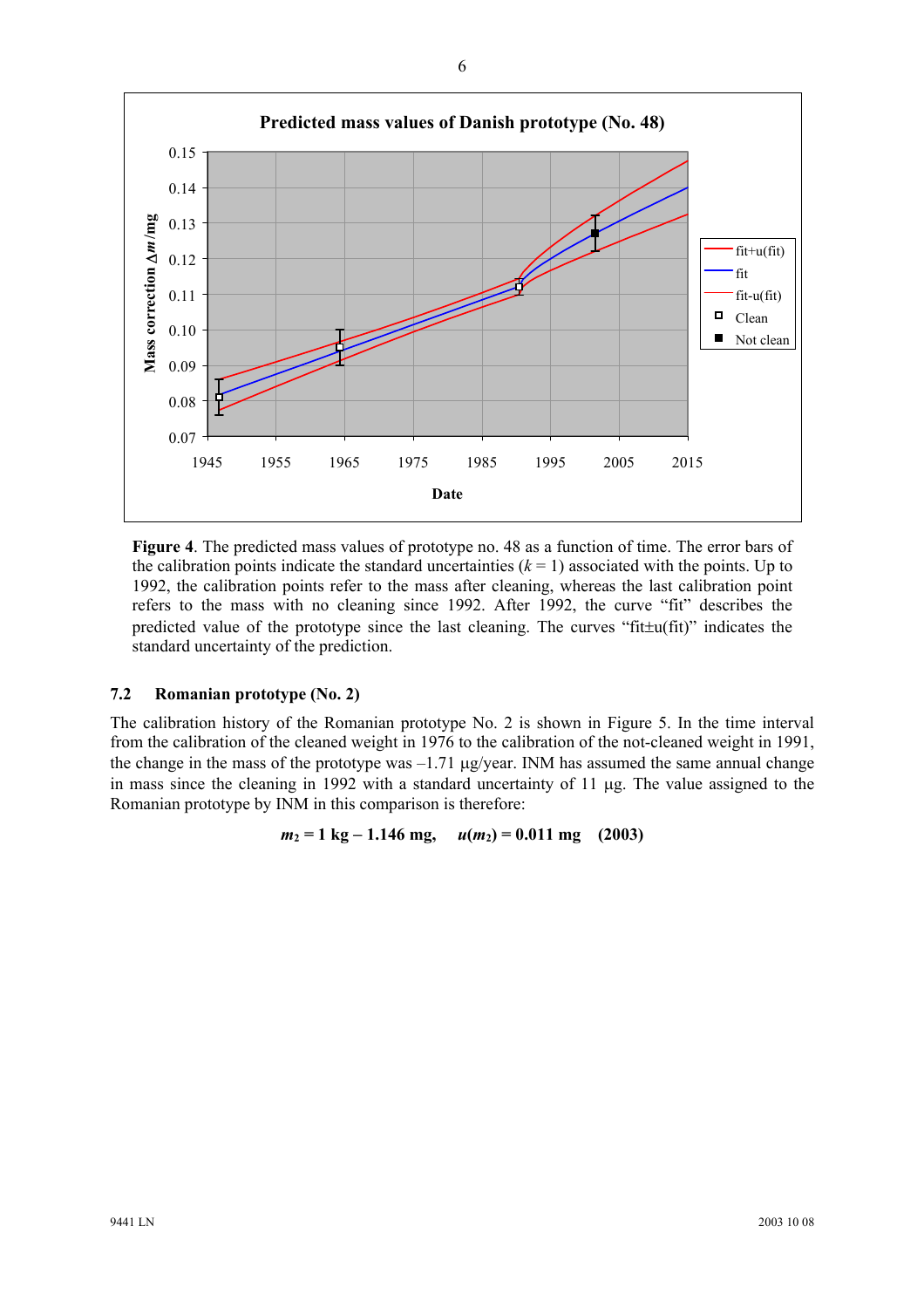

Figure 5. The calibration history of prototype no. 2. The full line "Pred" is shows how the mass of the prototype is assumed to have changed since the cleaning in 1976 and is used to predict the mass since the last cleaning and calibration in 1991-1992. The lines "Pred±u(Pred)" indicates the standard uncertainty of that prediction.

## **8 Discussion**

Considering the unpredictable behavior of the Romanian prototype, even in its cleaned state, it may be argued that the claimed standard uncertainty of 11 µg for the predicted mass value is too small. If a straight line is fitted to the mass of the cleaned prototype, the standard deviation of the fit is 33 µg.

Even for a prototype that is predictable in its cleaned state, the adsorption of "dirt" on the surface is rather unpredictable. As a rule of thumb[4], the increase in mass of a prototype after cleaning is 10 µg within the first year plus 1  $\mu$ g/year. From the observed variation in removable "dirt" from the different prototypes cleaned at BIPM, the uncertainty associated with this rule of thumb is estimated by DFM to be on the order of 20 µg. A smaller uncertainty of the predicted mass of the prototype in the notcleaned state can only be achieved by monitoring the change in mass by recalibrations at BIPM (without cleaning) and frequent comparisons with one or several similar standards.

The mass value of the weight DFM 251 reported by INM is 33 µg lower than the average of the values reported by DFM. Assuming that the values reported by DFM can be trusted as indicated by the preliminary results of EUROMET Project 509, this means that the mass of the Romania prototype in 2003 is 33 µg higher than the value currently assigned by INM with a standard uncertainty of 9 µg. That is:

## **Hypothesis 1**:  $m_2 = 1 \text{ kg} - 1.113 \text{ mg}, \quad u(m_2) = 0.009 \text{ mg}$  (2003)

If it is assumed that the annual change of  $-1.7 \mu$ g/year of the cleaned prototype observed between 1899 and 1992 continues, and the rule of thumb for the change due to adsorption of "dirt" is applied, then the following mass value of the Romanian prototype is predicted:

**Hypothesis 2**:  $m_2 = 1 \text{ kg} - 1.125 \text{ mg}, \quad u(m_2) = 0.020 \text{ mg}$  (2003)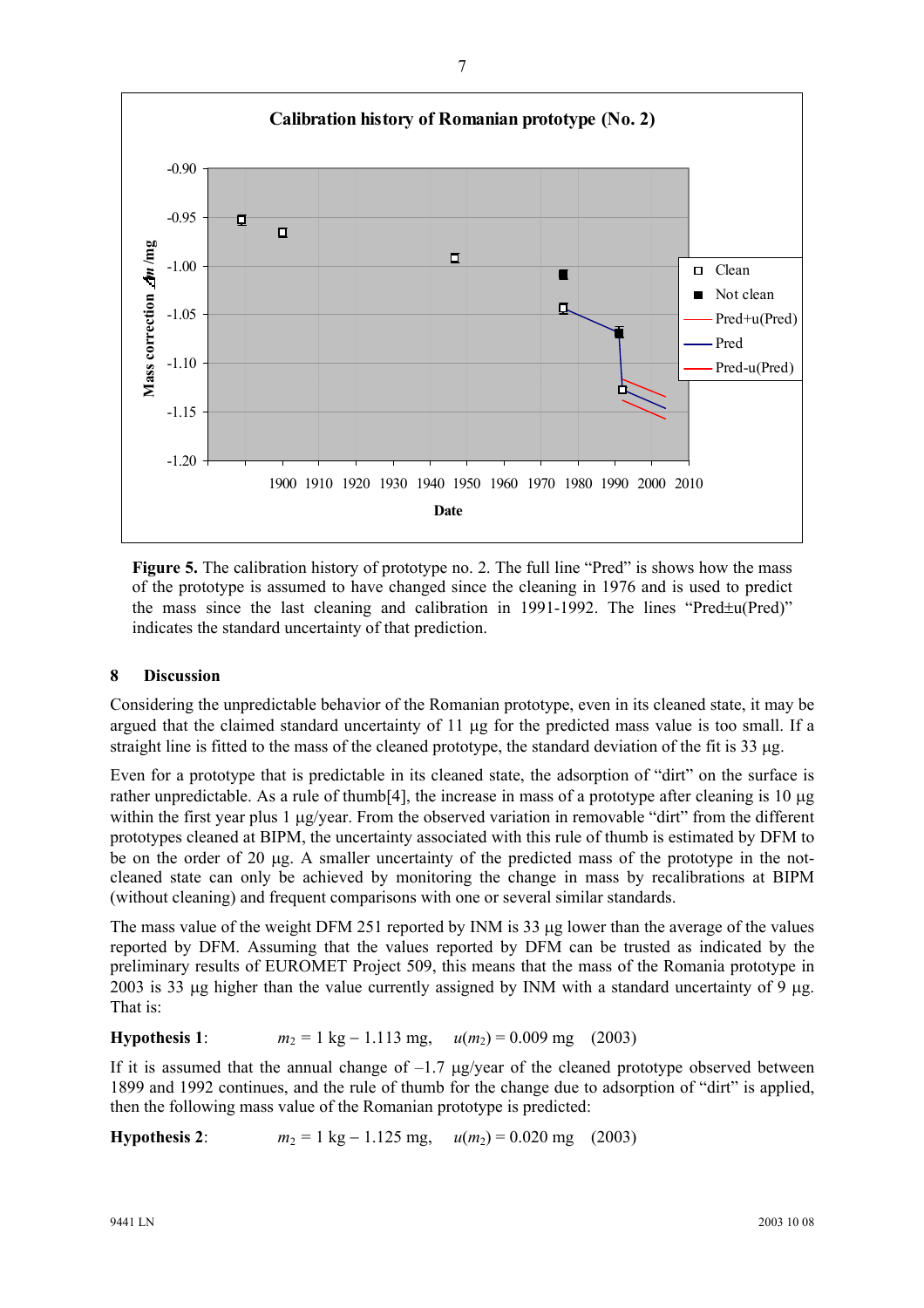Note that these two hypotheses are mutually consistent taking into account the uncertainties. That indicates that a drift model for the Romanian prototype based on BIPM's rule of thumb is a better choice than the drift model applied by INM in the comparison.

## **9 Conclusion**

The results provided by DFM and INM are marginally inconsistent. The reason for the discrepancy is most probably due to the fact that the national prototypes change their mass due to adsorption of hydrocarbons from the air in a more or less unpredictable way. As the model for predicting the mass of the Danish prototype is confirmed by the preliminary results of EUROMET Project 509, it is most likely the model for predicting the mass of the Romanian prototype that is less accurate than assumed. It is therefore recommended that the uncertainty of the predicted value is increased, or that the prototype is recalibrated at BIPM, preferably without prior cleaning.

#### **10 References**

- [1] Lars Nielsen, Evaluation of the calibration history of a measurement standard, DFM-01-R25 (2001).
- [2] Lars Nielsen, Evaluation of measurement intercomparisons by the method of least squares, DFM-99-R39 (2001)
- [3] Lars Nielsen, Identification and handling of discrepant measurements in key comparisons, DFM-02-R28 (2002).
- [4] G. Girard, The third periodic verification of national prototypes of the kilogram (1988-1992), *Metrologia*, 1994, **31**, 317-336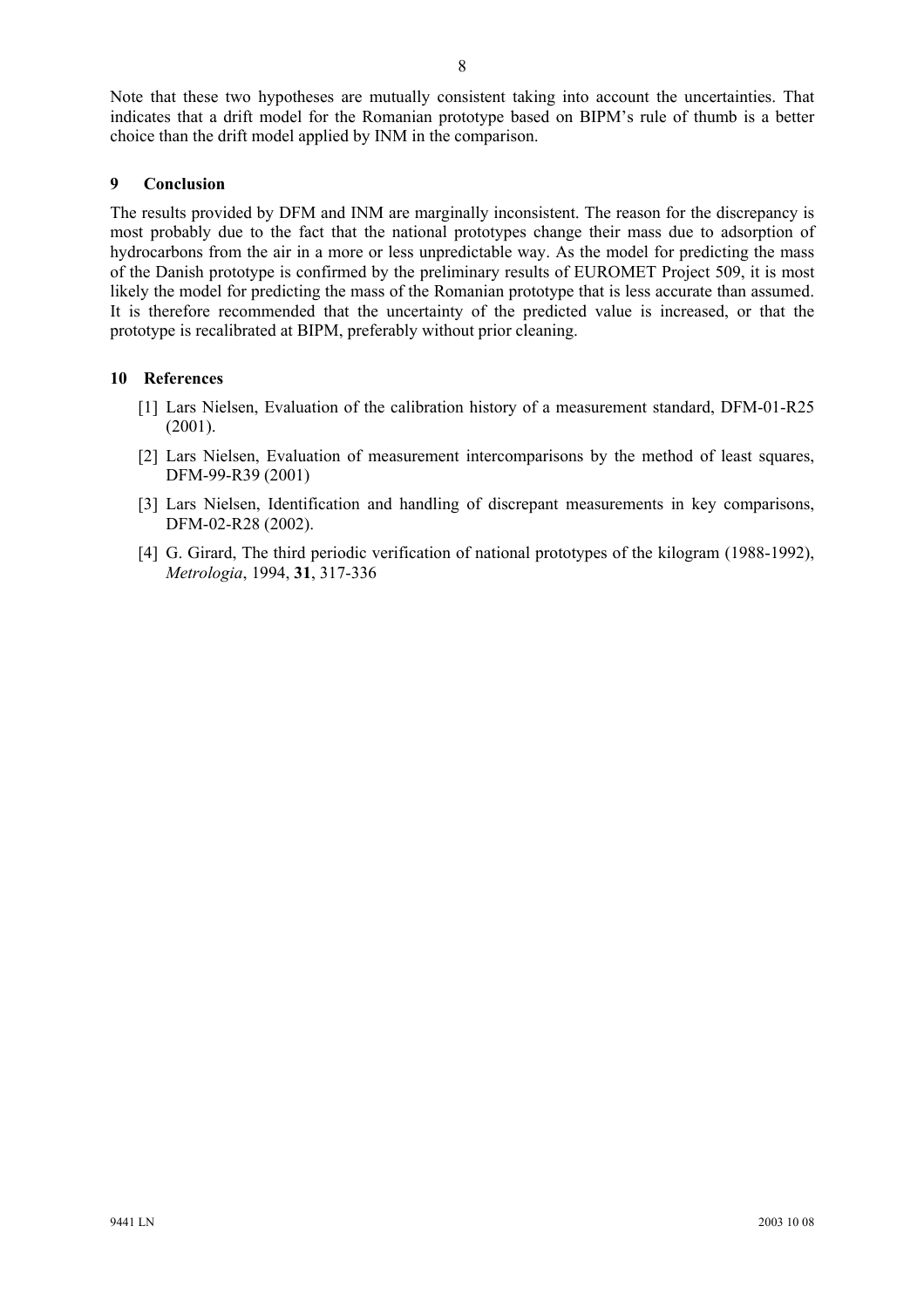#### **Annex 1**

# **Bilateral comparison of mass**

# **Measurement protocol**

This protocol specifies the conditions of a bilateral comparison of a mass between Denmark and Romania. The comparison aims at serving as a supplement to the research project EUROMET 509 "Intercomparison of platinum-iridium kilogram standards" thus connecting the Romanian national prototype with those kept at other EUROMET institutes. The pilot laboratory (DFM) has participated in EUROMET 509 and will thus provide the link.

#### 1. General information:

Participant 1 (Coordinator and pilot laboratory) Danish Institute of Fundamental Metrology (DFM) Matematiktorvet 307 2800 Lyngby Denmark Phone (+45) 45 93 11 44 Fax (+45) 45 93 11 37 Contact person: Lars Nielsen (LN@dfm.dtu.dk)

Participant 2 NATIONAL INSTITUTE of METROLOGY Sos. Vitan-Barzesti 11 Bucharest 75669 Romania Phone (+401) 334 55 20 Fax (+401) 334 55 33 Contact person: George Popa (popa@inm.ro)

#### 2. Transfer standard:

The transfer standard used for the comparison will be a 1 kg platinum weight DFM 251 called "Schumacher" after the Danish astronomer, who bought it in 1835 as a copy of the French Archive Kilogram. The weight DFM 251 has been compared to the Danish platinum-iridium kilogram prototype since 1907 and is still used by DFM as a check standard for monitoring changes in the prototype..

The volume of the weight DFM 251 is  $V = 47.188 \text{ O cm}^3$  (at 20 °C) with standard uncertainty  $u(V) = 0.005$  0 cm<sup>3</sup>. The volume temperature expansion coefficient is  $\alpha = 27 \cdot 10^{-6}$  K<sup>-1</sup>.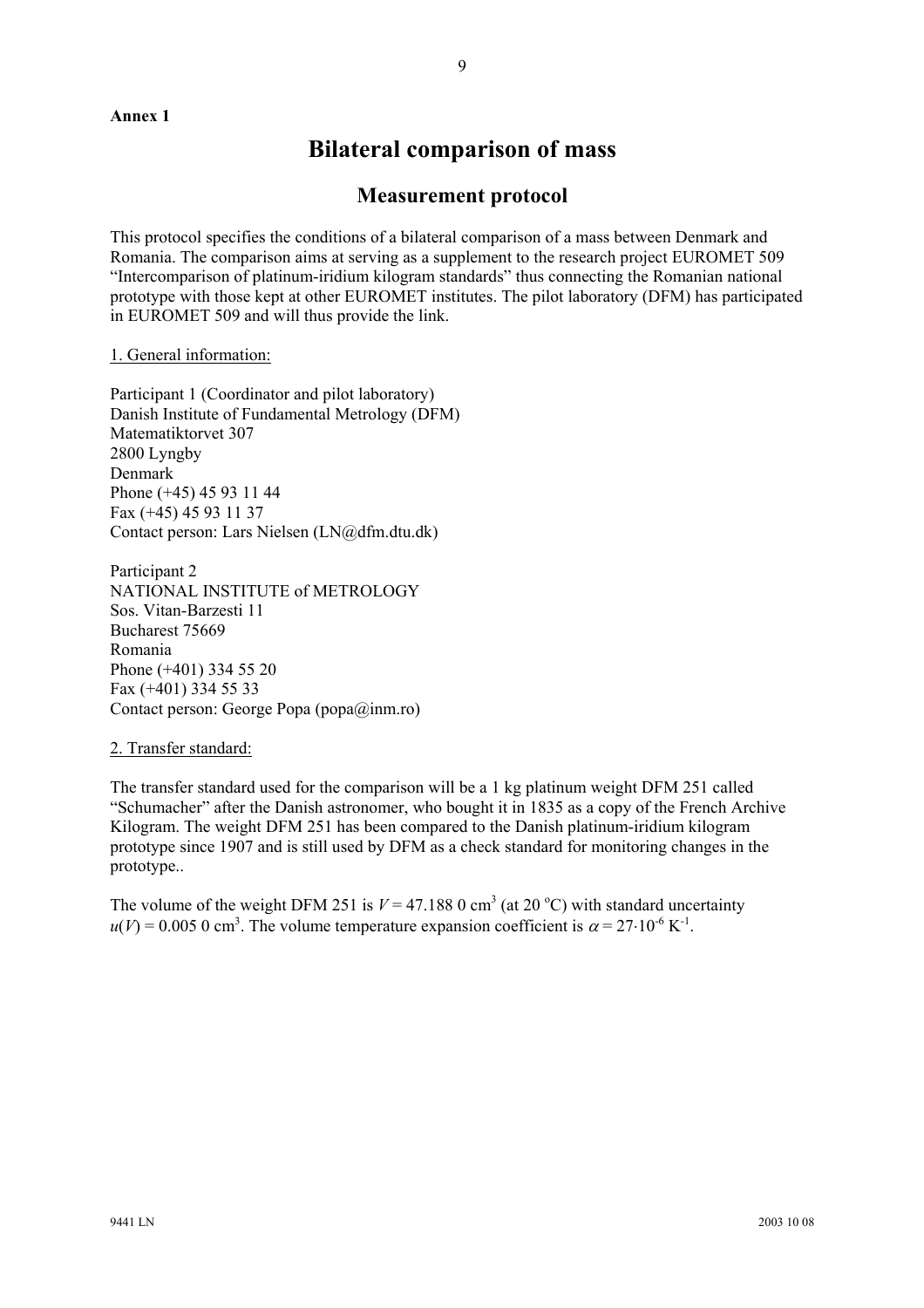#### 3. Schedule and Transportation:

Preliminary schedule:

Measurements at DFM: 11 August to 22 August 2003. Transport to INM, Bucharest: 26 August 2003. Measurements at INM, Bucharest: 28 August to 28 September 2003. Transport to DFM: 30 September 2003. Measurements at DFM: 6 October to 17 October 2003.

Draft report is expected 14 November 2003.

The schedule allows for repeat measurements at INM, Bucharest, if preliminary results reported to the coordinator indicates significant deviations from the pilot results. However, no measurement values will be communicated between the participants until the draft report is issued.

The device is transported by courier between the participating laboratories. The device is shipped in a plastic transport case.

The coordinator has drawn up travel insurance for the transfer instrument.

#### 4. Customs procedures:

An ATA-Carnet will be provided for clearance of customs. The recipient must ensure that the proper forms are filled at receipt and return shipment.

#### 5. Measurements:

The quantity to be measured is the mass (not conventional value) of the transfer standard DFM 251.

In order to maintain the mass value of the transfer standard, it shall be handled with the tongue normally used for handling the prototype. The chamois leather pads of this tongue should be covered by clean lens paper wrapped around the pads and fixed with rubber bands or tape. If the weight is placed on a table, the table surface should be clean and covered by lens paper. Any accident during handling of the transfer standard should be reported to the pilot laboratory.

Upon arrival, the transport case shall be brought to the mass laboratory where it shall be kept closed for 24 hours for acclimatisation. After acclimatisation, the transport case should be opened and the wooden case with the weight DFM 251 should be taken out and inspected for damages. Any observed damage of the transport case as well as the wooden case shall be reported immediately to the pilot laboratory.

The transfer standard should be compared directly against the national prototype of the participant using a clean, high resolution mass comparator. Before starting the measurements, the standards to be compared shall be cleaned carefully by brushing with a clean, soft brush. After visual inspection for dust particles on the surface, the weights should be placed in the weighing chamber of the comparator. After 24 hours of acclimatisation in the weighing chamber, the measurements may be started.